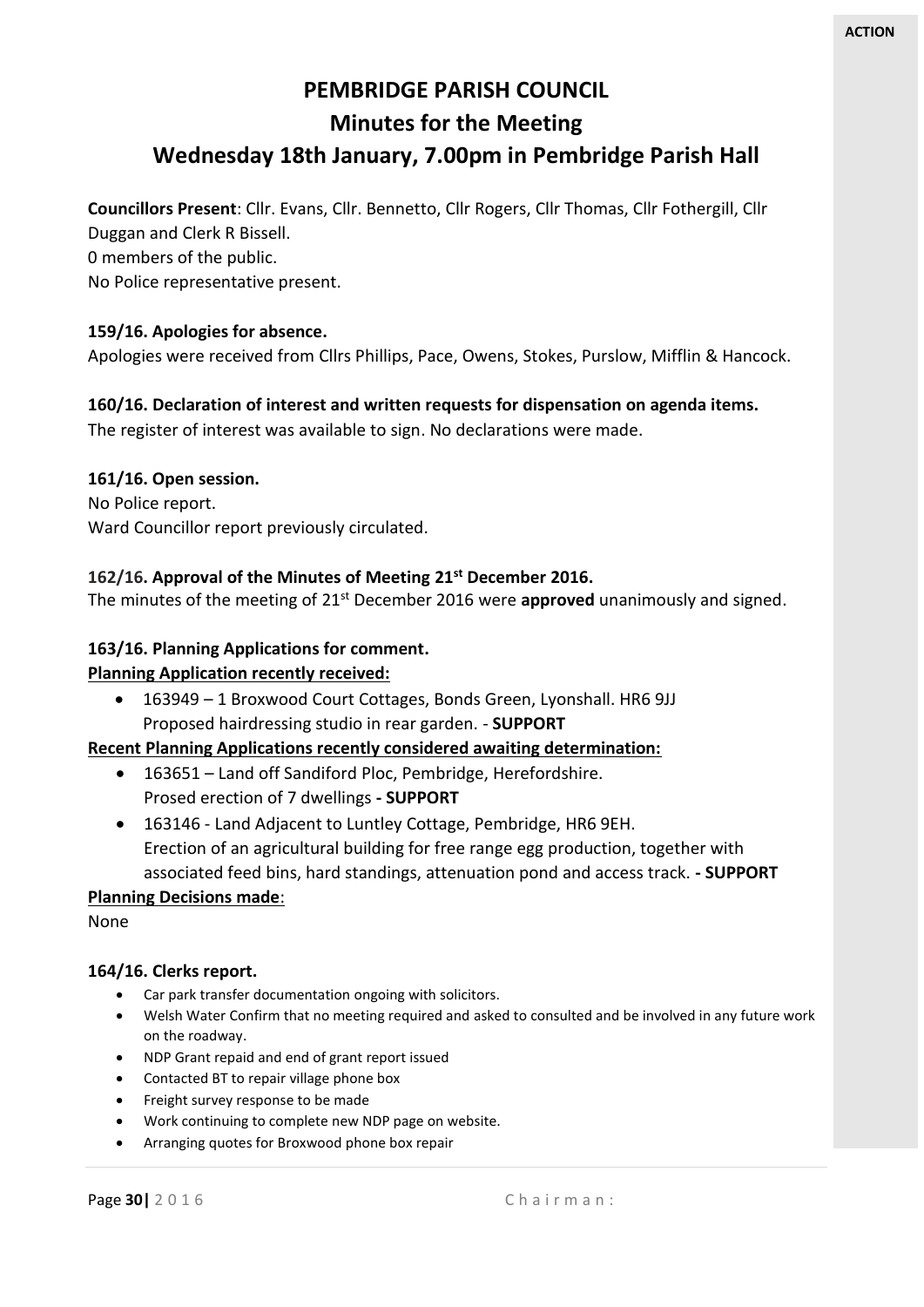Clerk Clerk Clerk Prepared Quarter 3 finances **165/16. Financial report & Approve Payments.** Bank reconciliation for December 2016 complete using VT cashbook. Balances at end December 2016: Current Account: <br>
£31885.78 Tracker Account: £ 5943.15 (Inc 74p Interest) National Savings Account: £11714.20 Income since last meeting: Kingspan magazine advertising £500.00 S Adams – lengthsman recharge F 31.80 Requests for payment: **Approval Agreed** Toilet Cleaner salary for January 2017 as previously agreed by Parish Council Clerk's salary for January 2017 as previously agreed by Parish Council NEST pension contribution as per agreed payment schedule One Stop Print F 270.00 Richard Mills – Lengthsman contract £ 899.00 + VAT West Midland Energy – Elec toilets Nov16 £ 17.98 + VAT Pembridge Parish Hall **E** 45.00 Tree warden network fees <br>
F 25.00 Hoople – NDP maps  $\epsilon$  69.00 + VAT **166/16. Internal Auditor**  Councillors agreed unanimously to continue with the services of the internal auditor Mrs Pierce for the year 2017/18. *Clerk to write & confirm.* **167/16. Update on the Neighbourhood Development Planning (NDP).** Pembridge Neighbourhood Development Plan is being prepared by a delegated steering group and will become a legal planning document once approved by Parish Council and the public (Reg14), before county approval at Reg 16. Councillors had been asked to read the latest NDP draft and make comment in preparation for pubic consultation. There were several areas of concern and it was agreed to arrange a meeting with the steering group and Data Orchard to discuss and clarify*. Clerk to arrange meeting in the Parish Hall 1st March - NDP item only.*  **168/16. Resurfacing Schedule 2017.** In Cllr Phillips absence, this item was not discussed. **169/16. Mowing Contract 2017.** The Clerk previously forwarded new contract details, planned areas to maintain and 2016 spend. The mowing budget for 2016/17 was slightly over, but Councillors agreed the mowing contract for 2016 had been successful. Councillors **agreed** continuation of the same areas to be mowed in 2017 by a single contractor if possible. *Clerk in invite tenders for decision at March Meeting.*

All Councillors had been asked to view the site for their opinion so informed decisions could be made.